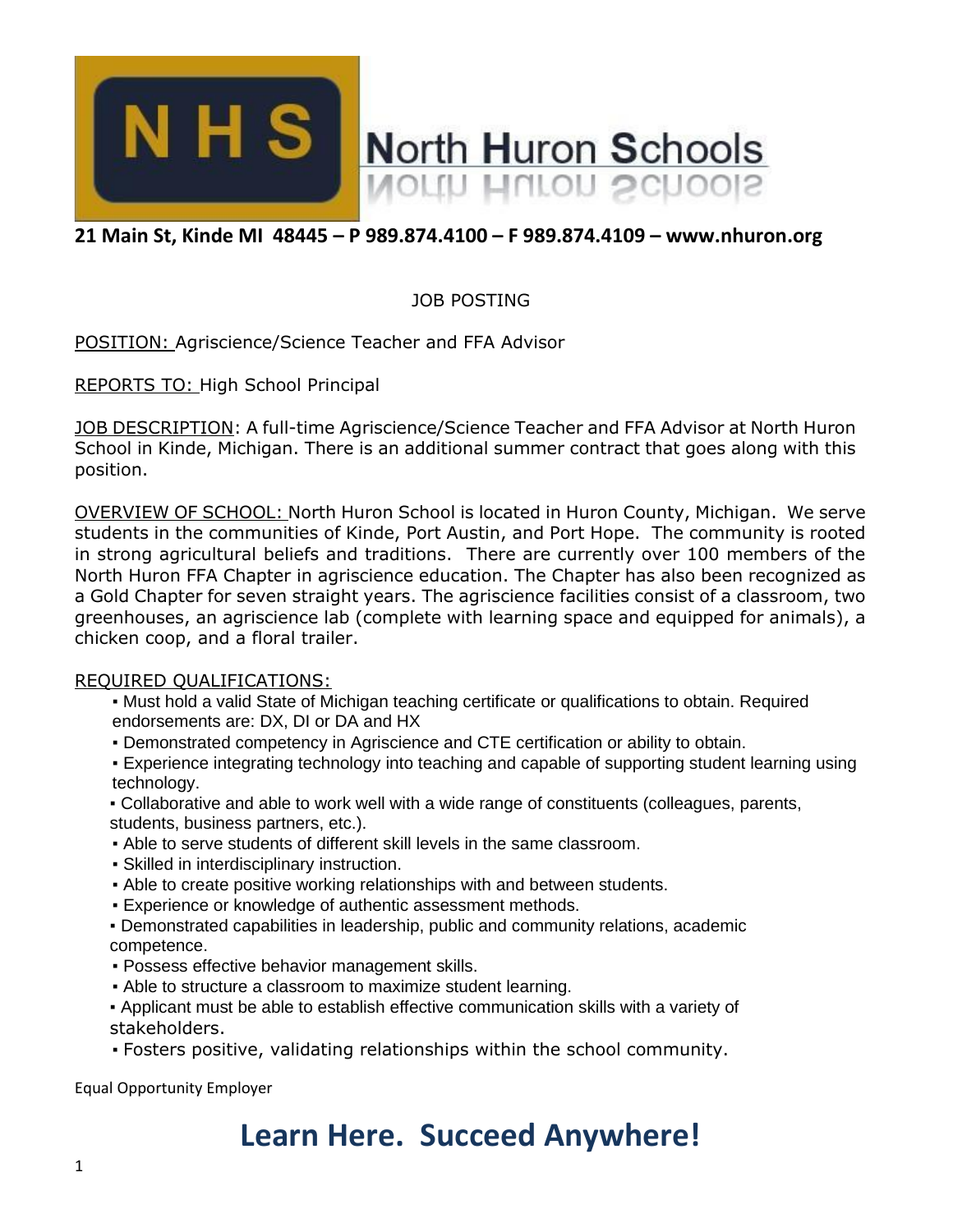JOB GOAL: A teacher in the Agriculture, Food, and Natural Resources Cluster must perform many duties to facilitate a successful program. It is the responsibility of the teacher to organize and conduct an instructional program that will:

- A. Improve the quality of Agriculture, Food, and Natural Resources education instruction, management, and leadership to produce success for all students;
- B. Use strategies for integrating academic and Agriculture, Food and Natural Resources education;
- C. Contribute to the educational objectives of the district by providing information to students regarding agriculture, food, and natural resources career pathways as a guide to achieving necessary skills for continued education and employment;
- D. Provide students with educational and equitable experiences leading to career preparation, continued education, and employment;
- E. Enhance youth leadership and FFA as an integral part of instruction;
- F. Provide students with the knowledge and skills necessary to compete in a global economy; and
- G. Inform students about agriculture and agricultural literacy.

In order to accomplish these responsibilities, the teacher will perform the following activities during and after school hours.

### PERFORMANCE RESPONSIBILITIES:

1. Engage students while maintaining academic rigor

o Develop engaging, creative, and appropriate assignments and resources. o Employ a variety of instructional strategies that meet students' needs and abilities.

o Align projects to appropriate state standards.

o Teach to the diversity of the students in the classroom by personalizing instruction, supporting struggling students, and challenging strong students. o Set the expectation that all students participate in all classroom activities.

2. Maintain a positive professional culture of trust, respect, and responsibility in the classroom.

3. Support student recruitment, community outreach, and partnership creation.

4. FFA/Leadership Development: The FFA is an integral part of the instructional program. It is the duty of the teacher to serve as the advisor for the local chapter. It is necessary that the teacher spend time in planning and conducting leadership, citizenship, and cooperative activities for students at the district, area, state, and national levels.

5. Supervise Agricultural experience programs of all students who receive instruction. This will include, but not limited to:

o Assisting students in selecting a program that fits their interests and abilities; o Maintain records; all students in Agriculture Science and FFA should maintain records.

o Coordinating instructional program with training experiences

6. Prepare and submit FFA rosters, entries, registrations, etc. required by the local, district, area, state, and office promptly, and keep an accurate file copy of all records and reports.

7. Actively participate in professional development opportunities.

8. Attend all meetings as required such as: staff, faculty, parent-teacher conferences, etc.

9. Prepare for, conduct, and attend parent-teacher conferences/informational events